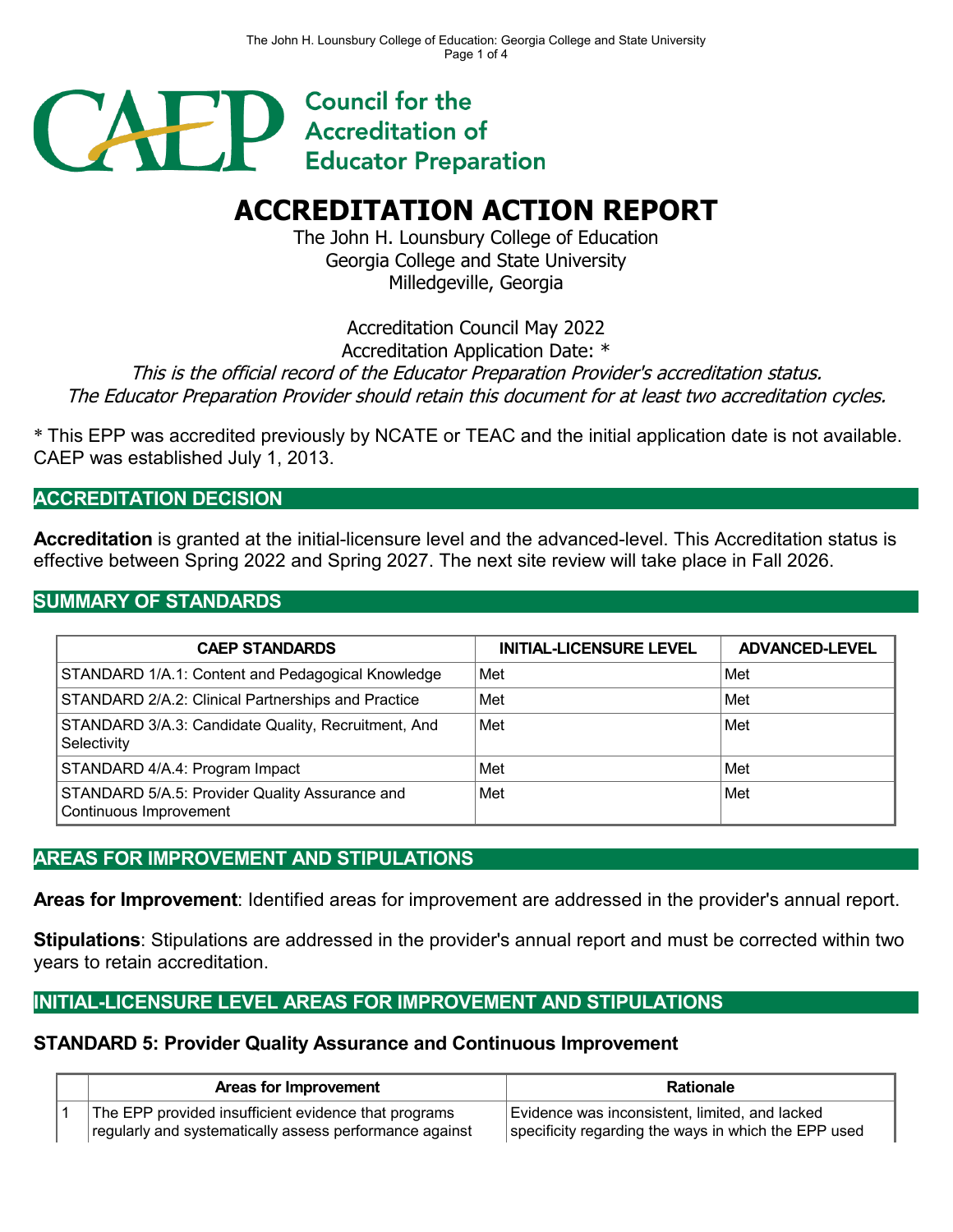goals and relevant standards and use results to improve program elements and processes. (component 5.3)

results to improve program elements and processes.

#### **AREA(S) FOR IMPROVEMENT OR WEAKNESS(ES) from previous legacy accreditor review (NCATE or TEAC)**

#### **Removed:**

| Area for Improvement or Weakness                                                                                 | <b>Rationale</b>                                                                                        |
|------------------------------------------------------------------------------------------------------------------|---------------------------------------------------------------------------------------------------------|
| (1) [NCATE STD2] The unit does not regularly and                                                                 | (1) Evidence to support removal: EPSC 11.05.19 Minutes                                                  |
| systematically involve the professional community in the<br>development and evaluation of its assessment system. | Credentials JHL 2.2.1 Co-selection Ga College Diversity<br>Plan                                         |
| [Both]                                                                                                           |                                                                                                         |
| (2) [NCATE STD4] Candidates have limited opportunities to                                                        | (2) Evidence to support removal: Ga College Diversity<br>Recruitment Plan EPSC 11.05.19 Meeting Minutes |
| interact with diverse faculty. [Both]                                                                            | <b>Credentials JHL</b>                                                                                  |
| (3) [NCATE STD4] Candidates have limited opportunities to                                                        | (3) Evidence to support removal: Ga College Diversity                                                   |
| interact with diverse peers. [Both]                                                                              | Recruitment Plan EPSC 11.05.19 Meeting Minutes Call Me<br>Mister Data                                   |
| (4) [NCATE STD6] Teaching load assignments are not                                                               |                                                                                                         |
| differentiated between undergraduate and graduate faculty in<br>the unit. [ADV]                                  | (4) Evidence to support removal: Addendum Exhibit NCATE<br>'6.                                          |

# **INFORMATION ABOUT ACCREDITATION STATUSES**

**Accreditation** for seven (7) years is granted if the EPP meets all CAEP Standards and components, even if areas for improvement (AFIs) are identified in the final report of the Accreditation Council.

**Areas for Improvement (AFIs)** indicate areas which must be improved by the time of the next accreditation review. Progress reports on remediation of AFIs are submitted as part of the Annual Report. AFIs not remediated by a subsequent site review may become stipulations.

**Accreditation with stipulations is granted for2 years** if an EPP meets all standards butreceives a stipulation on a component under any standard. Failure to submit a response to the stipulation within a two (2)-year time frame results in revocation. Failure to correct the condition leading to the stipulation within the specified two (2)-year period results in revocation or probation.

**Stipulations** describe serious deficiencies in meeting CAEP Standards and/or components and must be brought into compliance in order to continue accreditation. All stipulations and relevant evidence are reviewed by the Accreditation Council. Failure to correct the condition leading to the stipulation results in probation or revocation of accreditation.

**Probationary Accreditation** is granted for two (2) years when an EPP does not meet one (1) of the CAEP Standards. Failure to submit a response to the stipulation within a two (2)-year time frame results in revocation. Failure to correct the condition leading to the stipulation within the specified two (2)-year period results in revocation.

#### **SCOPE OF ACCREDITATION**

The scope of CAEP's work is the accreditation of educator preparation providers (EPPs) that offer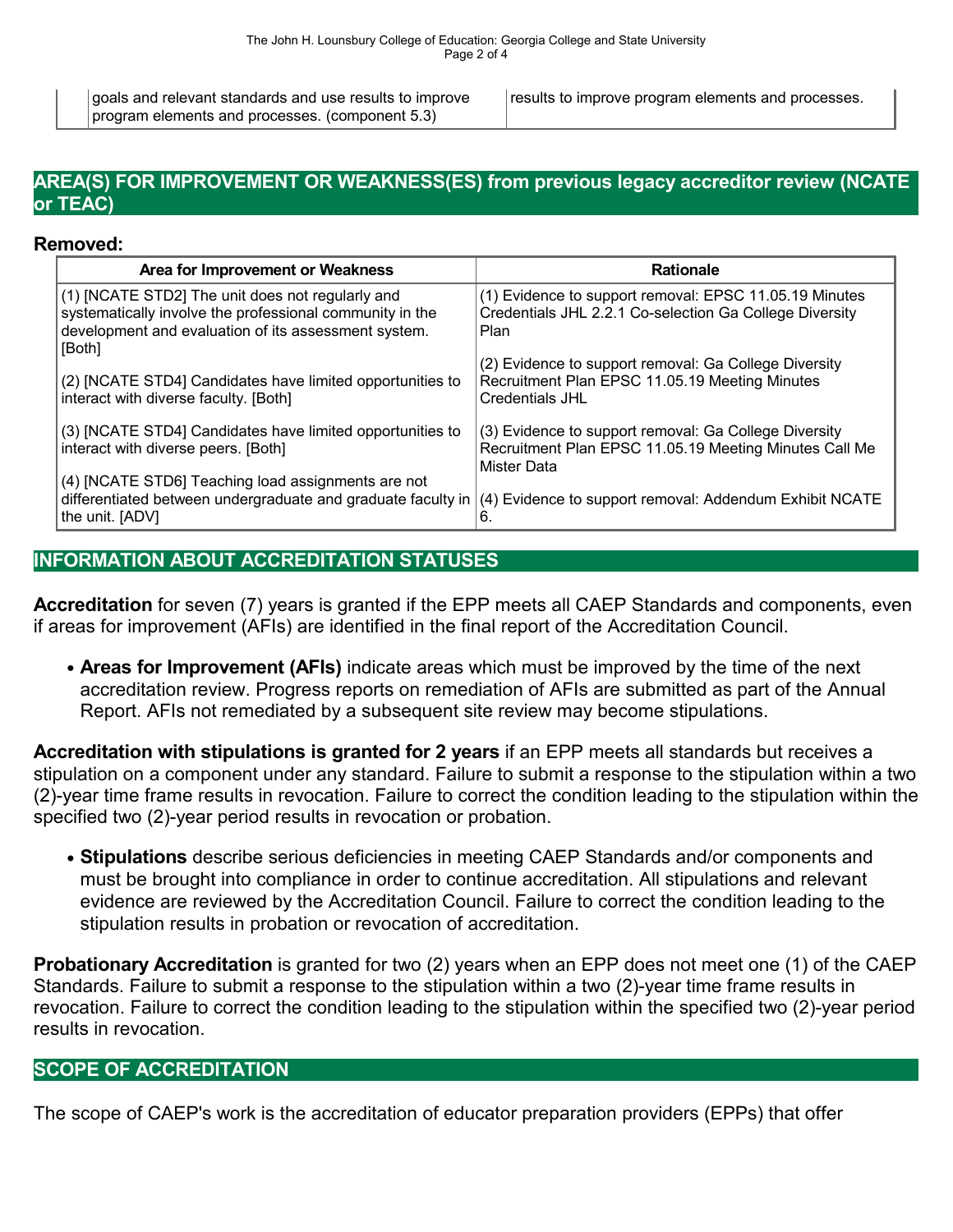bachelor's, master's, and/or doctoral degrees, post-baccalaureate or other programs leading to certification, licensure, or endorsement in the United States and/or internationally. (2018).

CAEP does not accredit specific degree programs, rather EPPs must include information, data, and other evidence on the following in their submission for CAEP's review:

All licensure areas that prepare candidates to work in preschool through grade 12 settings at the initiallicensure and advanced levels that lead to professional licensure, certification, or endorsement as defined by the state, country, or other governing authority under which the EPP operates and for which the state, country, or other governing authority has established program approval standards.

Depending on an EPP's submission, accreditation may be awarded at one or both of the following levels: Initial-Licensure level and/or Advanced-Level.

- 1. **Initial-Licensure Level Accreditation** isprovided at the baccalaureate or post-baccalaureate levels leading to initial-licensure, certification, or endorsement that are designed to develop P-12 teachers.
- 2. **Advanced-Level Accreditation** is provided at the post-baccalaureate or graduate levels leading to licensure, certification, or endorsement. Advanced-Level Programs are designed to develop P-12 teachers who have already completed an initial-licensure program, currently licensed administrators, or other certified (or similar state language) school professionals for employment in P-12 schools/districts. CAEP's Advanced-Level accreditation does not include any advanced-level program not specific to the preparation of teachers or other school professionals for P-12 schools/districts; any advanced-level non-licensure programs, including those specific to content areas (e.g., M.A., M.S., Ph.D.); or Educational leadership programs not specific to the preparation of teachers or other school professionals for P-12 schools/districts.

In communicating with students, faculty, other stakeholders, and the public about its accreditation status and term, an EPP is required to distinguish accurately between programs that are accredited, as a result of having been included in the scope of review, and those that are not.

The following programs are included in the current accreditation cycle:

| <b>Name</b>                                | Level                    | <b>Degree</b>        |
|--------------------------------------------|--------------------------|----------------------|
| Early Childhood Education                  | Initial                  | <b>Baccalaureate</b> |
| Health and Physical Education - MAT        | Initial                  | Master's             |
| Middle Grades Education - MAT              | Initial                  | Master's             |
| Middle Grades (4-8)                        | Initial                  | <b>Baccalaureate</b> |
| <b>Music Education</b>                     | Initial                  | <b>Baccalaureate</b> |
| <b>Music Education</b>                     | Initial                  | Master's             |
| Secondary Education - MAT                  | Initial                  | Master's             |
| Special Education - General Curriculum     | Initial                  | <b>Baccalaureate</b> |
| Special Education - MAT General Curriculum | <b>Initial</b>           | Master's             |
| Curriculum and Instruction                 | Advanced Doctorate       |                      |
| Curriculum and Instruction                 | <b>Advanced Master's</b> |                      |
| Educational Leadership (Tier I)            | <b>Advanced Master's</b> |                      |
|                                            |                          |                      |